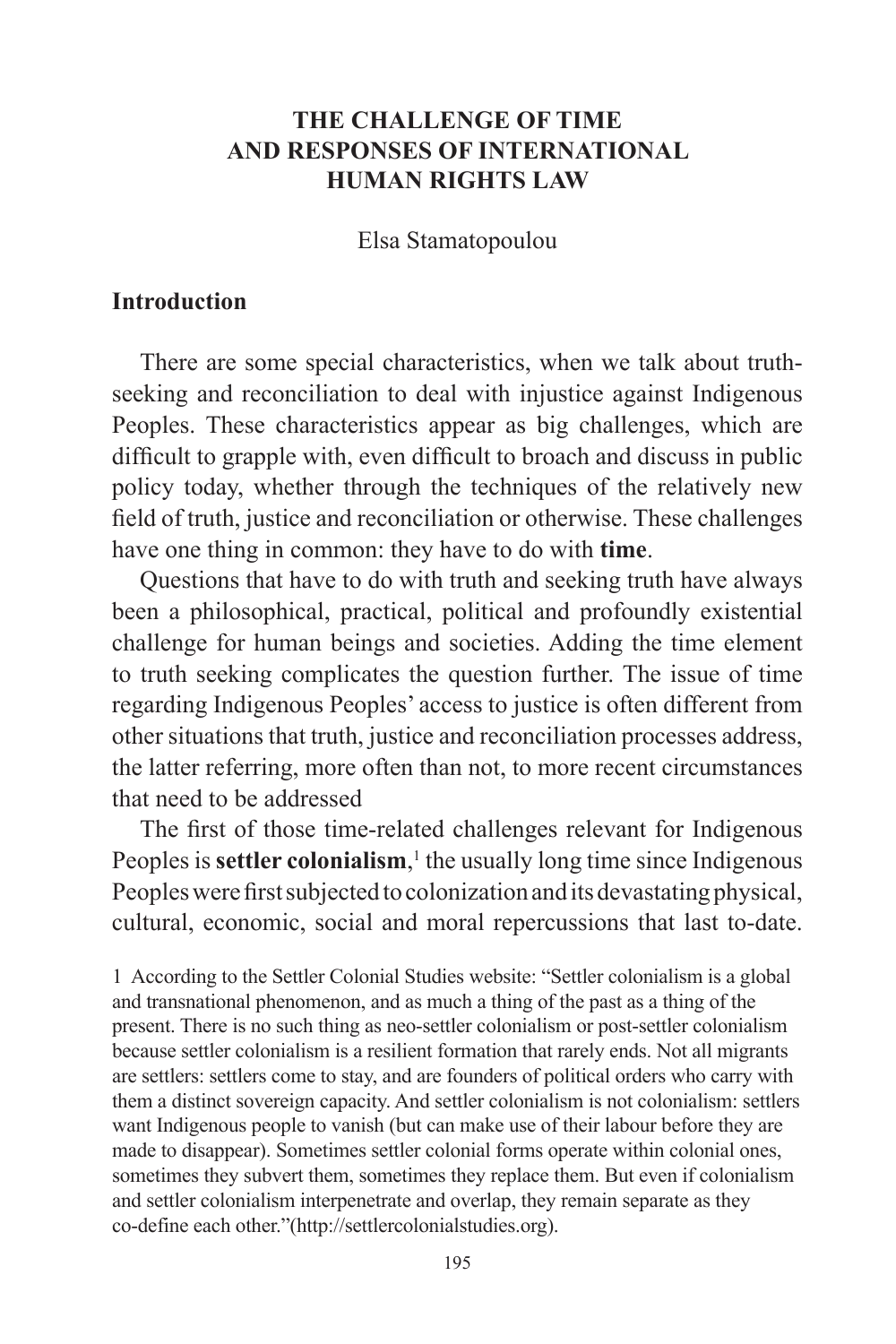Moreover, as has been amply demonstrated in studies, including that of the UN Permanent Forum on Indigenous Issues, the "doctrine of discovery" is still having a negative impact on Indigenous Peoples' human rights today.<sup>2</sup> And a major question is how can a settler society or descendants of settlers and Indigenous Peoples find just solutions for these injustices?

The second time-related challenge that affects access to justice is that many Indigenous Peoples were subjected to **genocide and genocidal practices** at the time of colonization, settlement or subjugation, and there are also contemporary cases where Indigenous Peoples are threatened with extinction. However, this topic is still almost a taboo word in current international and national public affairs *precisely* because of its contemporary implications, namely the fact that there are survivor Indigenous Peoples, who are making considerable claims within a post-World War II human rights framework. After all, the United Nations Declaration on the Rights of Indigenous Peoples (UNDRIP) is the only international instrument, after the 1948 Convention on the Prevention and Punishment of the Crime of Genocide and the Rome Statute of the International Criminal Court that mentions genocide.<sup>3</sup> In addition, the UNDRIP is the international instrument that contains the most extensive recognition of cultural rights, as one of the remedial measures for genocide sustained by Indigenous Peoples.4

Although the formal international legal definition of "genocide" is contained in the  $1948$  Anti-Genocide Convention,<sup>5</sup> its subtle

2 Tonya Gonnella Frichner , Study on the Impact on Indigenous Peoples of the International Legal construct known as the Doctrine of Discovery, which has served as the Foundation of the Violation of their Human Rights, UN doc. E/C.19/2010/13, www.un.org/esa/socdev/unpfii/documents/ E.C.19.2010.13%20EN.pdf

3 Article 7, paragraph 2, states that: "Indigenous Peoples have the collective right to live in freedom, peace and security as distinct Peoples and shall not be subjected to any act of genocide or any other act of violence, including forcibly removing children of the group to another group."

4 See Elsa Stamatopoulou , "Taking Cultural Rights Seriously: The Vision of the UN Declaration on the Rights of Indigenous Peoples", in The UN Declaration on the Rights of Indigenous Peoples, 2011, Stephen Allen and Alexandra Xanthaki eds., Hart Publishing Ltd., Oxford and Portland, Oregon. pp 387–412.

5 Article 2 states: " In the present Convention, genocide means any of the following acts committed with intent to destroy, in whole or in part, a national,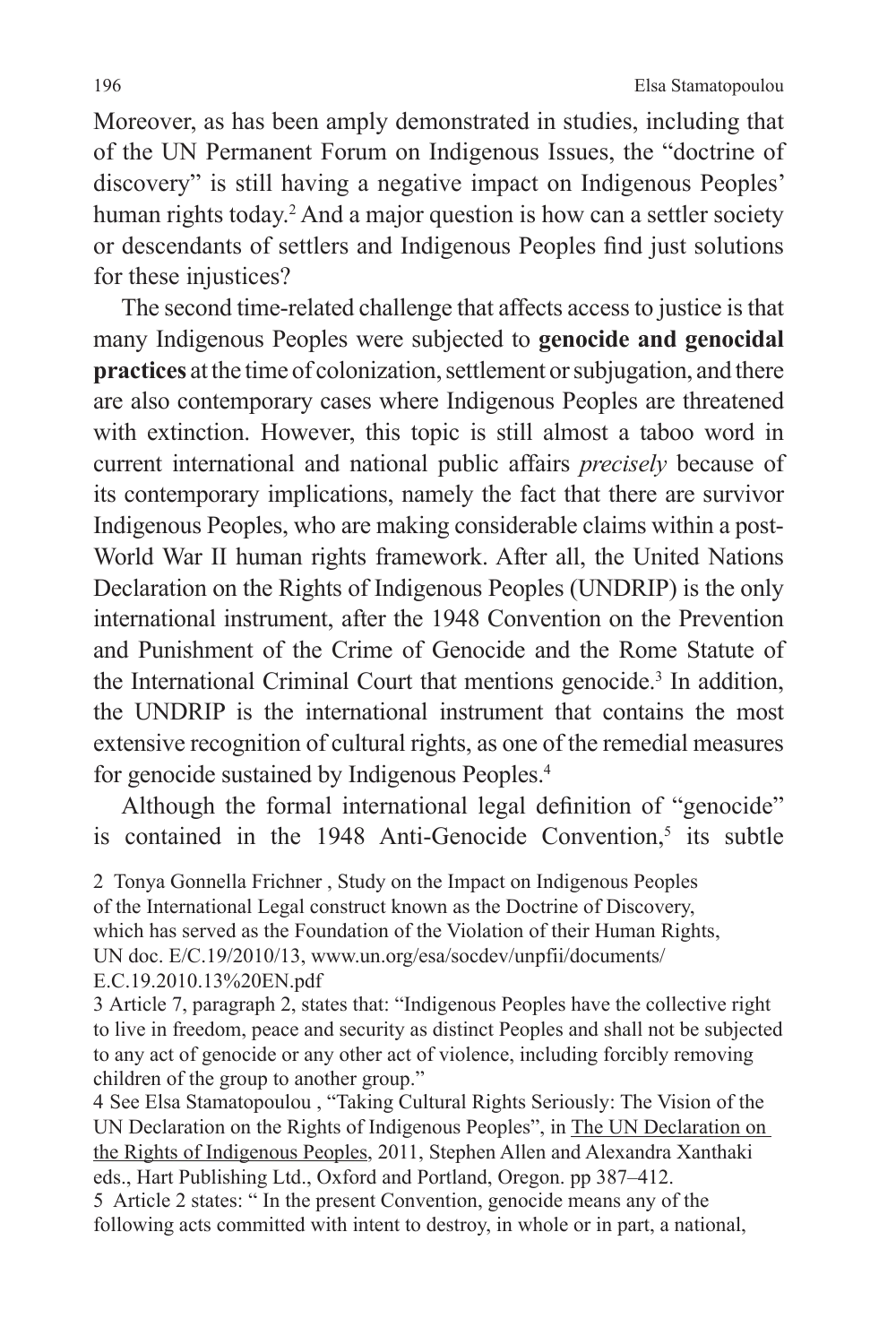understandings continue to be the object of debate and analysis today.6 Genocide committed against Indigenous Peoples has both to do with the past, but also with the present and the future. In addition to its well-known political sensitivity, the topic raises some time-related questions within a legal framework as far as genocides committed in the distant past are concerned: Can the definition of genocide as captured in an international treaty of 1948 apply to circumstances five centuries before that and, if so, with what legal implications?

The above-mentioned underlying time-related challenges regarding Indigenous Peoples' access to justice must be addressed in any truth, justice and reconciliation process.

 In this brief essay, I will first explore what international human rights theory and practice can contribute to the time-related challenges mentioned above. Then I will try to bring out the dynamics that the experiences of the past 40 years have created, namely through the birth and growth of the international Indigenous Peoples' movement and its interface with the UN: what special conditions has this interface created that need to be taken into account in any Truth, Reconciliation and Justice process concerning Indigenous Peoples?

Social media networks of Indigenous Peoples almost daily reflect the profound desire of Indigenous Peoples to grapple with historical injustice as it is reflected in their lives today. Indigenous Peoples are also concerned about and examine critically the gestures of States to deal with such injustice, including truth and reconciliation processes, apologies and similar acts.

Apologies have been a trend in the past couple of decades. The United States, for example, adopted the Apology Bill (Public Law 103-150, signed by President Bill Clinton) on 28 November 1993, to

- (c) Deliberately inflicting on the group conditions of life calculated to bring about its physical destruction in whole or in part;
- (d) Imposing measures intended to prevent births within the group;

ethnical, racial or religious group, as such:

Killing members of the group;

<sup>(</sup>b) Causing serious bodily or mental harm to members of the group;

<sup>(</sup>e) Forcibly transferring children of the group to another group."

<sup>6</sup> See for example Bartolome Clavero, Genocide or Ethnocide, 1933–2007: How to make, unmake and remake law through words, Milano, Giuffre Editore, 2008. See also the essay of Alexandra Xanthanki in this volume.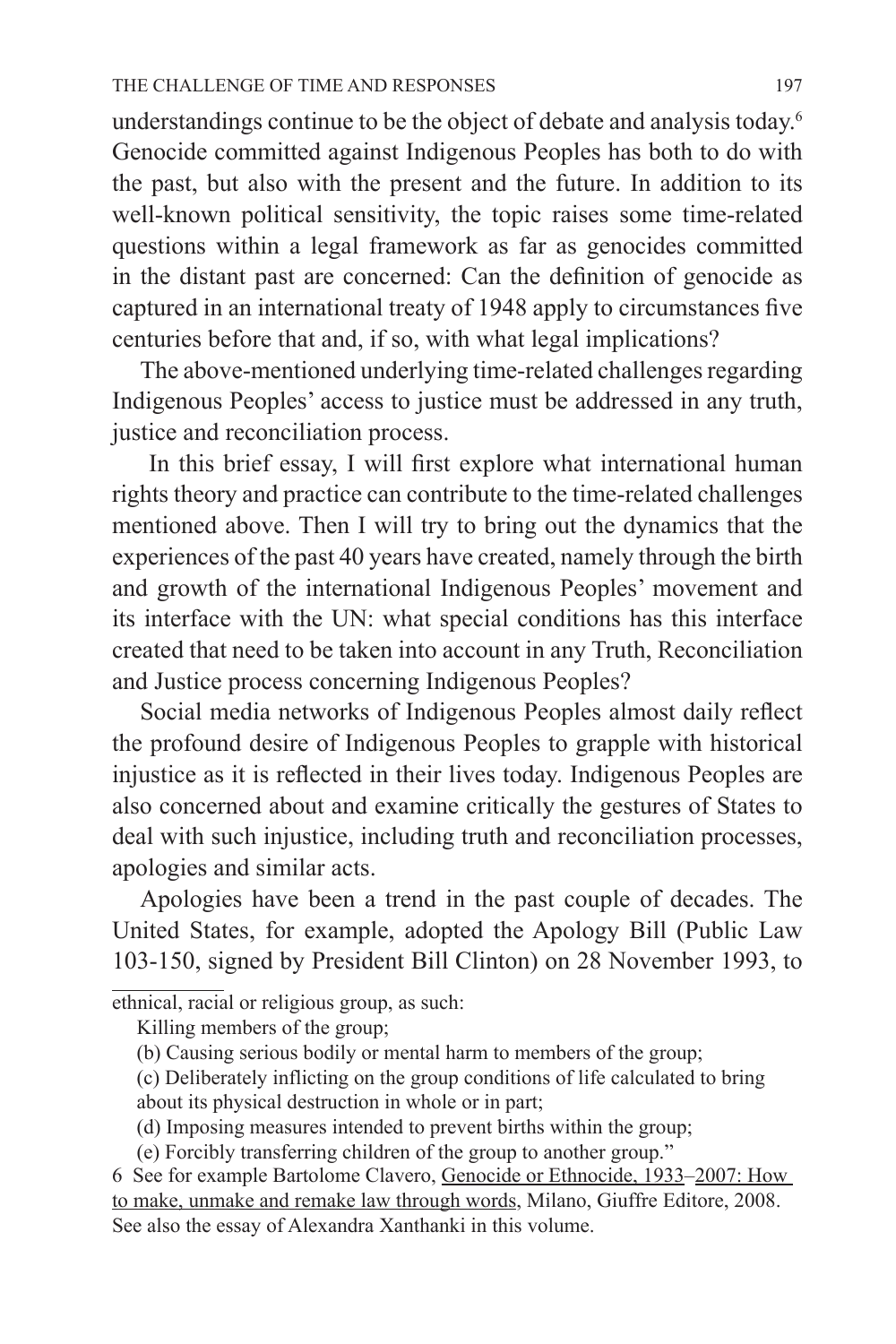acknowledge the 100<sup>th</sup> anniversary of the 17 January 1893 overthrow of the Kingdom of Hawai'i, and to offer an apology to Native Hawaiians on behalf of the United States.7 In Australia, the first day of the new Parliament in February 2008, saw the declaration of a formal apology to the Lost Generation of Aboriginal Peoples due to the boarding schools policies. This was followed by a similar apology in spring 2008 by Canada, again regarding boarding schools, and, in June 2008, Japan recognized the Ainu people of Hokaido as the Indigenous Peoples of the country. In 2010 came the apology of the government of El Salvador to the Indigenous Peoples there. Is apology enough? Is any form and process of apology enough?

One of the recent stories is about the little-known USA apology of 2010. In December 2012, an article became known entitled "Navajo man wants the nation to hear its official apology." The article essentially critiques the 2010 apology that the US Congress passed in paragraph 45 of the 2010 Defense Act. The apology says that the United States, acting through Congress recognizes that there have been years of official depredations, ill-conceived policies, and the breaking of covenants by the federal government regarding Indian tribes; and apologizes on behalf of the people of the United States to all native peoples for the many instances of violence, maltreatment, and neglect inflicted on native peoples by citizens of the United States. Little publicity was given to this apology. And the Navajo person, Mark Charles, says in the article circulated "…I don't believe it's an accident that our people are marginalized. Our country is so undereducated in Native American history that most people don't even know why the country is apologizing."8

Another story was also circulated in December 2012. It is about a bill proposed in Australia,<sup>9</sup> the article's title is "Anderson Says

7 See publication of Hawaiian Affairs, Apology Bill, also www.OHA.org

9 Indigenous Portal, http://www.indigenousportal.com/Politics/Australia-Anderson-Says-Act-Of-Recognition-Is-An-Insult.html, 6 December 2012. http:// indigenousPeoplesissues.com/index.php?option=com\_content&amp%3Bview=ar ticle&amp%3Bid=16878%3Aaustralia-anderson-says-act-of-recognition-is-an-ins ult&amp%3Bcatid=24%3Aaustralia-indigenous-Peoples&amp%3BItemid=57#. UL\_FLvZ5q\_U.twitter

<sup>8</sup> Moni Basu, CNN, Dec. 19<sup>th</sup> 2012, CNN – IN AMERICA, http://inamerica.blogs. cnn.com/2012/12/19/native-american-apology/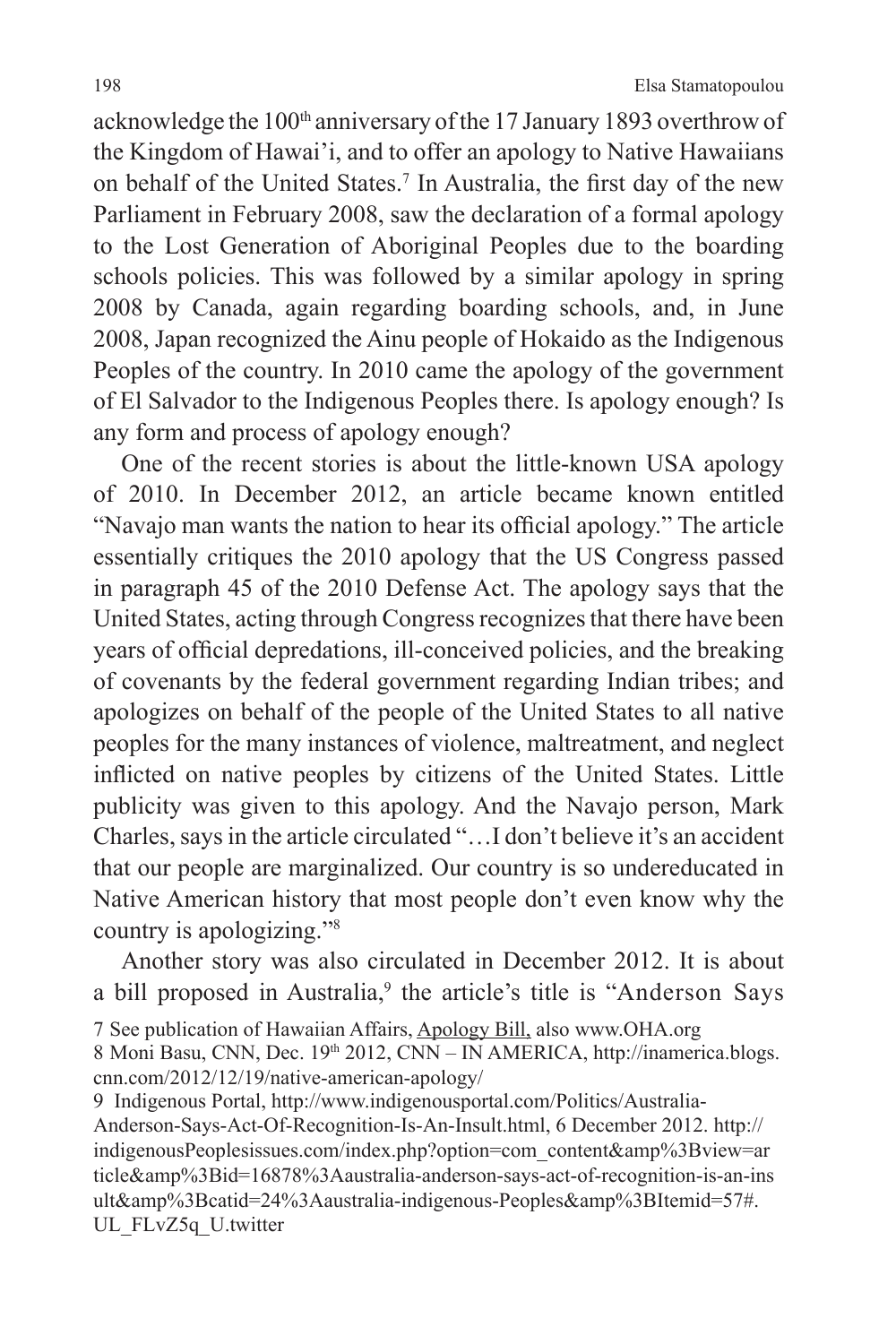Act of Recognition Is An Insult." Aboriginal rights campaigner, Michael Ghillar Anderson slams the Act of Recognition introduced by Minister Jenny Macklin as an absolute insult to First Nations Peoples. He says that Aboriginal people have been denied human rights since the invasion under military rules in 1788….He asks for the government to withdraw this Act of Recognition immediately and first consult Aboriginal people nationwide whether they approve of this type of action."

According to the Study on Indigenous Peoples' Access to Justice by the UN Expert Mechanism on the Rights of Indigenous Peoples, a particular dimension of access to justice relates to overcoming long-standing historical injustices and discrimination, including in relation to colonization and dispossession of Indigenous Peoples' lands, territories and resources. Injustices of the past that remain without remedies constitute a continuing affront to the dignity of the group. This contributes to continued mistrust towards the perpetrators, especially when it is the State that claims authority over Indigenous Peoples as a result of that same historical wrong.<sup>10</sup>

In the same study the Expert Mechanism also stated that the right to a remedy and related procedural and substantive rights essential to securing a remedy are protected in a wide range of international instruments. The United Nations treaty bodies have found that, when providing for remedies, they should be adapted so as to take account of the special vulnerability of certain categories of persons. Moreover, without the provision of reparations, the duty to provide remedies has not been discharged. Reparations can take the form of restitution, rehabilitation and measures such as public apologies, public memorials, guarantees of non-repetition and changes in the relevant laws and practices and bringing to justice the perpetrators of human rights violations. The Expert Mechanism has recommended previously that, in providing redress to Indigenous Peoples for the negative impacts of State laws and policies, States should prioritize the views of indigenous Peoples on appropriate forms of redress.<sup>11</sup>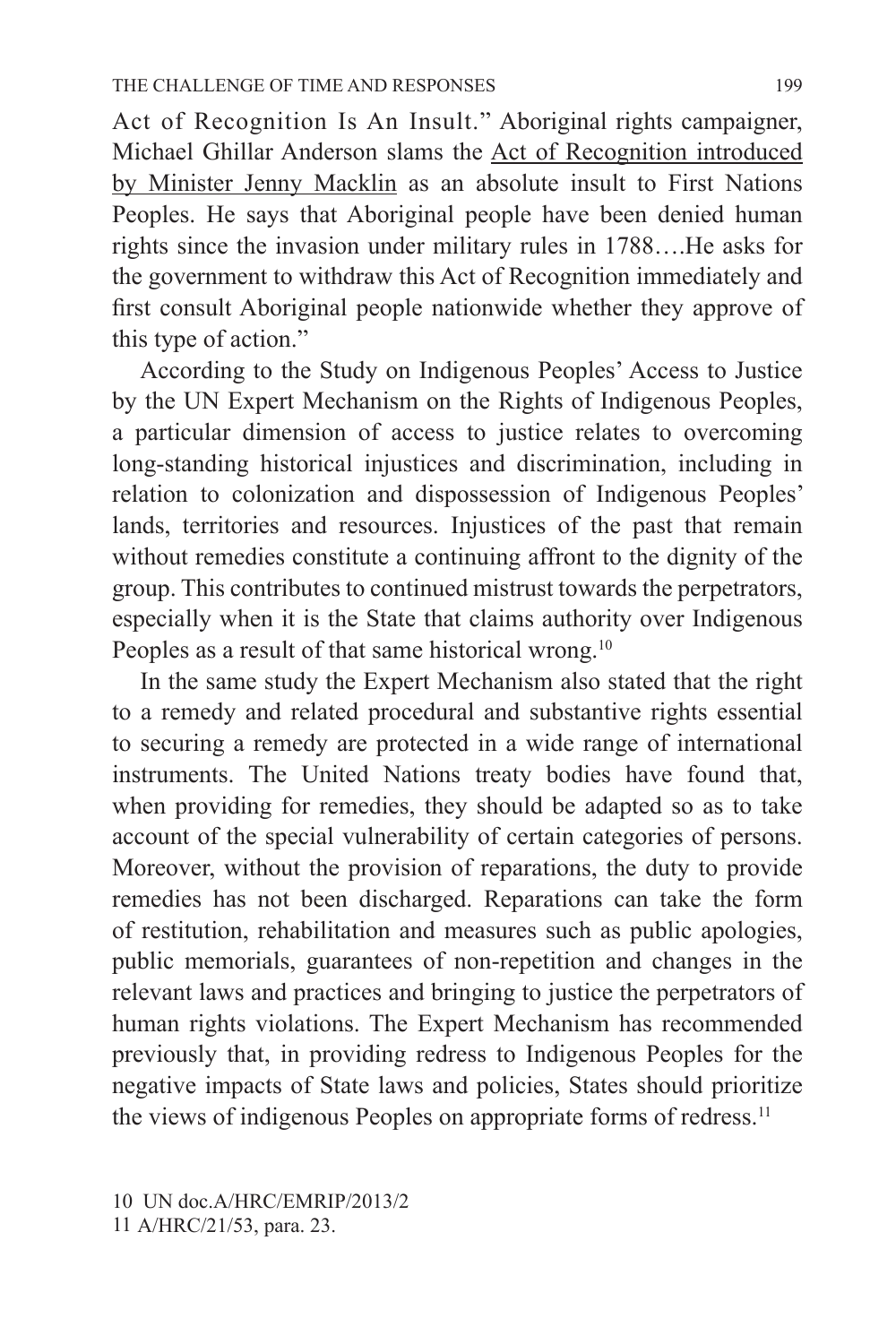#### **Time, law and human rights norms and practice**

How does international law, including human rights law, dealt with the issue of **time**? And what can be learned from this when it comes to truth, justice and reconciliation processes?

Law, including international law, as a social science, is indeed concerned with time. In some instances, law is concerned with history, for example about accountability for international crimes, or about reparations. One of the questions law has to grapple with is how far back is too far back to make a legal issue out of something? I mean a *legal* issue instead of a *political or social* issue. To be provocative, one can ask, isn't history made up of wars and conflicts, some people occupying the lands of others and all that this entails? How do we deal with the desire of society to lay conflict to rest? But, how can we lay conflict to rest if we don't grapple with old yet open wounds that injustice has inflicted on people, in this case, the Indigenous Peoples, and that underlie the fine grain of society, in this case, of both Indigenous and non-Indigenous society? How do we bring together, in a new spirit of justice, the descendants of the original oppressors with those of the originally oppressed? What is the role of law in all this? Hasn't the purpose of the law included the mission of dealing with the time element as well, i.e. saying when a dispute can no longer be litigated and has to stop so that social peace can ensue? Unless, of course, it's an imprescriptible crime, like genocide, a crime against humanity.

The issue of remedying historic injustices looms high in Indigenous Peoples' concerns and in their political and legal discourse. I would like to make special mention of cultural rights in this context. Groups claim cultural rights as collective rights vis-à-vis the majority society, with corresponding obligations, which are necessary to preserve and develop the cultural integrity of the group, often in order to remedy historical injustices.<sup>12</sup> The fact of past injustice does not necessarily lead to an automatic legal obligation to remedy all those injustices, but it is clear that from a moral, political and societal point of view, the

12 Anaya finds that in the case of Indigenous Peoples, the norm of cultural integrity has developed remedial aspects in light of their historical and continuing vulnerability. S. James Anaya, Indigenous Peoples in International Law, 1996, Oxford University Press, New York/Oxford, p. 102.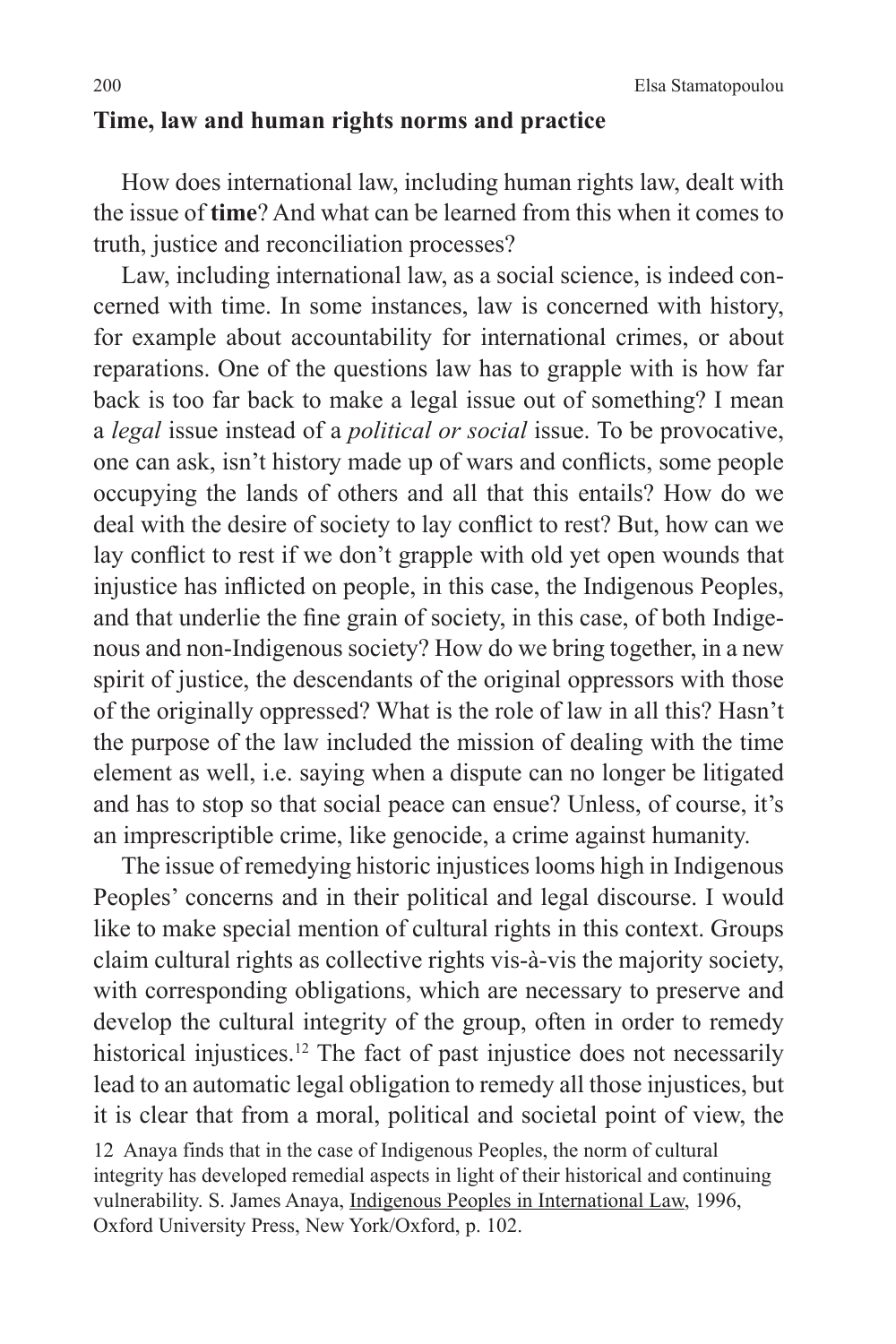State and society have to find mechanisms to deal with such injustices. In common criminal or civil cases, modern national legal systems normally provide for a statute of limitations, for example twenty years, so that beyond that time behavior that the law considers illegal will not hover in perpetuity as an unsolved matter in society. It is known that some traditional legal systems, including those of Indigenous Peoples, place strong emphasis on reconciliation and re-socialization so that the social fabric will be mended sooner rather than later.<sup>13</sup>

However, when it comes to *historic injustice vis-a-vis a group that continues to suffer discrimination* and disempowerment by the dominant society, the issue of dealing with such historical injustice gets even more complex. Questions arise as to what can constitute fair moral or material remedies that will restore social justice for the victimized/survivor group; how far back in history should a state go to deal with historic injustices; how to deal with the competing rights and needs of other populations, majority and minority, who did not commit these injustices, but are descendants of those who did, and their demands on public resources; what action should a "wellmeaning state" take in various public areas simultaneously so that the effect will be harmonious and peaceful relations among various ethnic, racial, religious and linguistic communities in society.14

Since every society is unique in its history, culture and political circumstances, there do not seem to exist easy or homogenous answers to such questions. A key element, however, for the response is whether or not the descendants of groups to whom historic injustice

13 A good example is sited by the Special Rapporteur on human rights and fundamental freedoms of Indigenous Peoples regarding Greenland Home Rule (E/CN.4/2004, para 55). The Greenland the justice system, although based on the Danish system and administered by the Danish authorities, is responsive to the standards and values of Greenlandic society and traditional Inuit legal practice and customary law, with extensive lay participation. The judicial system differs significantly from the Danish system to which it is attached. Citizens are called to act as district judges, lay judges and defense counsel while local police handle the prosecuting function. In 1994, the Justice Review Commission recommended, inter alia, that local judges must have knowledge of the local community and its cultural values, and language skills in Greenlandic.

14 Elsa Stamatopoulou, Cultural Rights in International Law, Article 27 of the Universal Declaration of Human Rights and Beyond, Leiden/Boston, Martinus Nijhoff Publishers, 2007, pp 163–225.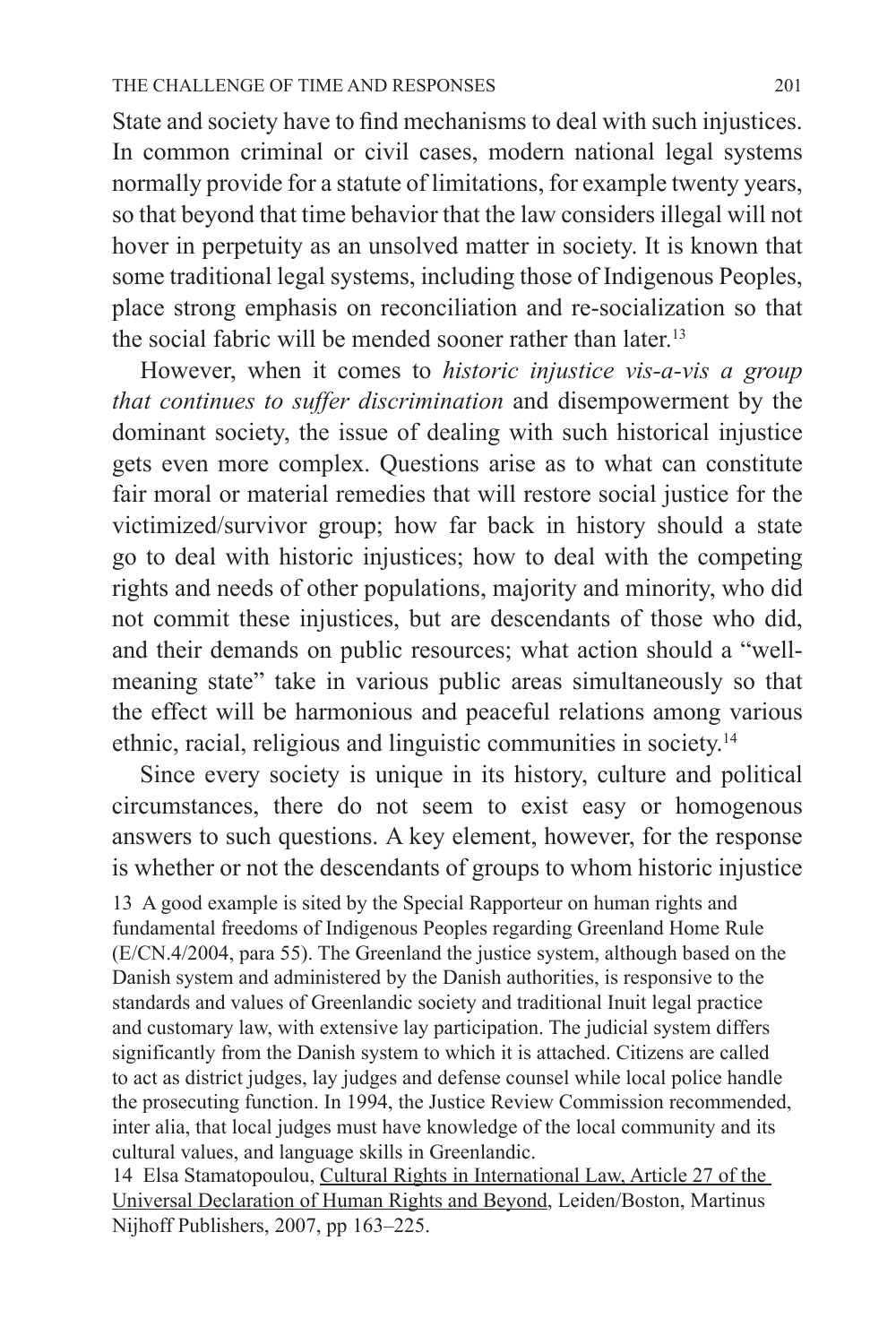was done continue or not to suffer discrimination, marginalization and disempowerment by the dominant society.

How does international human rights law and practice respond to historically-linked injustices?

One of the responses has been to create new norms that will help avoid repetition of atrocious acts and promote processes to rehabilitate the victims. The Convention on the Prevention and Punishment of the Crime of Genocide is one international instrument responding to this need. The list includes others such as the Set of Principles for the Protection and Promotion of Human Rights through Action to Combat Impunity, the Basic Principles and Guidelines on the Right to a Remedy and Reparation for Victims of Gross Violations of International Human Rights Law and Serious Violations of International Humanitarian Law, the International Convention for the Protection of All Persons from Enforced Disappearance and last but not least the UN Declaration on the Rights of Indigenous Peoples.15

By examining international practice, we see that the UN Human Rights Council, and its predecessor, the Commission on Human Rights, has, over a long protracted period, and not without meeting political difficulty, tried to grapple with human rights violations that were "old", i.e. that took place even before the creation of the United Nations or before establishment of those human rights bodies and their complaints procedures. An example was the issue of the Korean "comfort women," who were subjected to slavery-like practices and prostitution by the Japanese army during WWII or with the human rights situation of Indigenous Peoples.16 The first approach of the Commission on Human Rights over decades was a more legalistic one, i.e. that the Commission on Human Rights could not deal with cases that took place before its establishment, before the establishment of its complaints procedures or before the establishment of the UN. However, we have seen an increased openness of the Commission

15 For the texts of international human rights instruments, see website of the Office of the UN High Commissioner for Human Rights, www.ohchr.org. 16 The first testimony at the CHR was in 1992 by the International Education Development (E/CN.4/1992/SR.30/Add.1). The Special Rapporteur on Violence against Women reported on the case in 1996 (see OHCHR website). Japan has not issued an apology.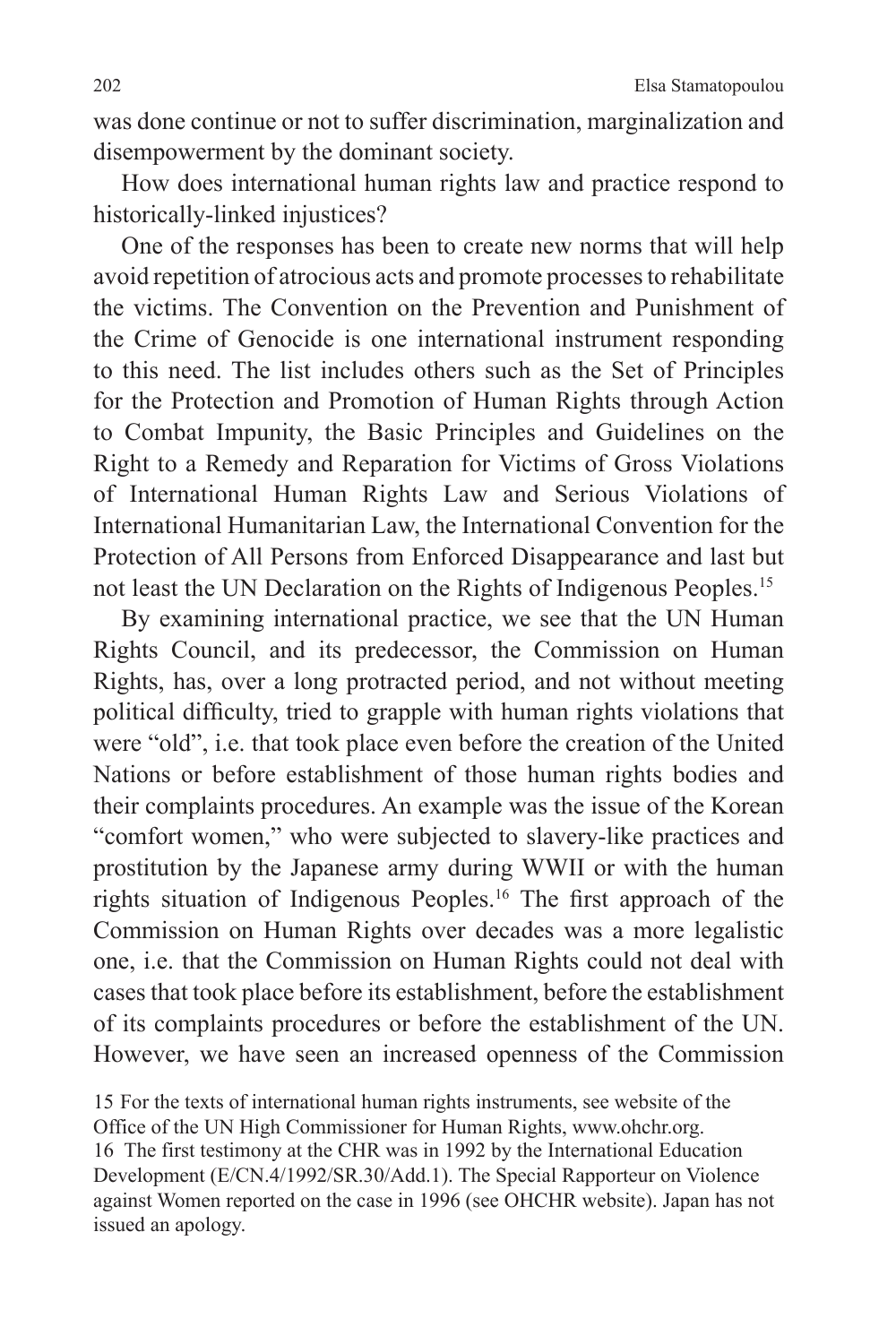on Human Rights and now the Human Rights Council to deal with "older" situations.

International legal thinking developed, however, by formulating and analyzing the *concept of continuing violations of human rights*, i.e. injustice that stems from far back, but the effects of which still continue in the present<sup>17</sup>. The Human Rights Committee that monitors the implementation of the International Covenant on Civil and Political Rights, has defined a continuing violation as an affirmation by act or by clear implication, of the previous violations of the State party.18

Another major normative concept that was devised was to promote *positive measures (positive action/affirmative action).* For example, the Convention on the Elimination of All Forms of Racial Discrimination adopted in 1965, boldly recognizes positive measures to deal with past discrimination.

The third normative concept devised was *imprescriptibility for crimes against humanity and gross and systematic violations of human rights and humanitarian law.*

The fourth, both normative and policy-oriented, measure is the one on *truth commissions and transitional justice.*

At the 2001 World Conference against Racism, Racial Discrimination, Xenophobia and Related Intolerance, the issue of reparations occupied center stage at the negotiations. That moment was the boldest in terms of the recognition of past wrongs at a massive scale. The controversy had also to do with the fact that this became a major North/South conflict over the ills of colonization and slavery, with the North fearing major demands for reparations for colonialism and slavery. Finally, the text adopted condemned slavery and slave trade as an international crime and said that it should have always been viewed as such (implying that it was not viewed as such at the time of colonialism, also implicitly, saying that there is no justiciable legal demand, strictly speaking, that can be raised for reparations in a contemporary timeframe).

17 Before that, the International Law Commission had long debated and finally adopted a definition of a "continuing act".

18 *Simunek vs. Czech Republic*, Case No. 516/1992, para. 6.4, fifty-fourth session.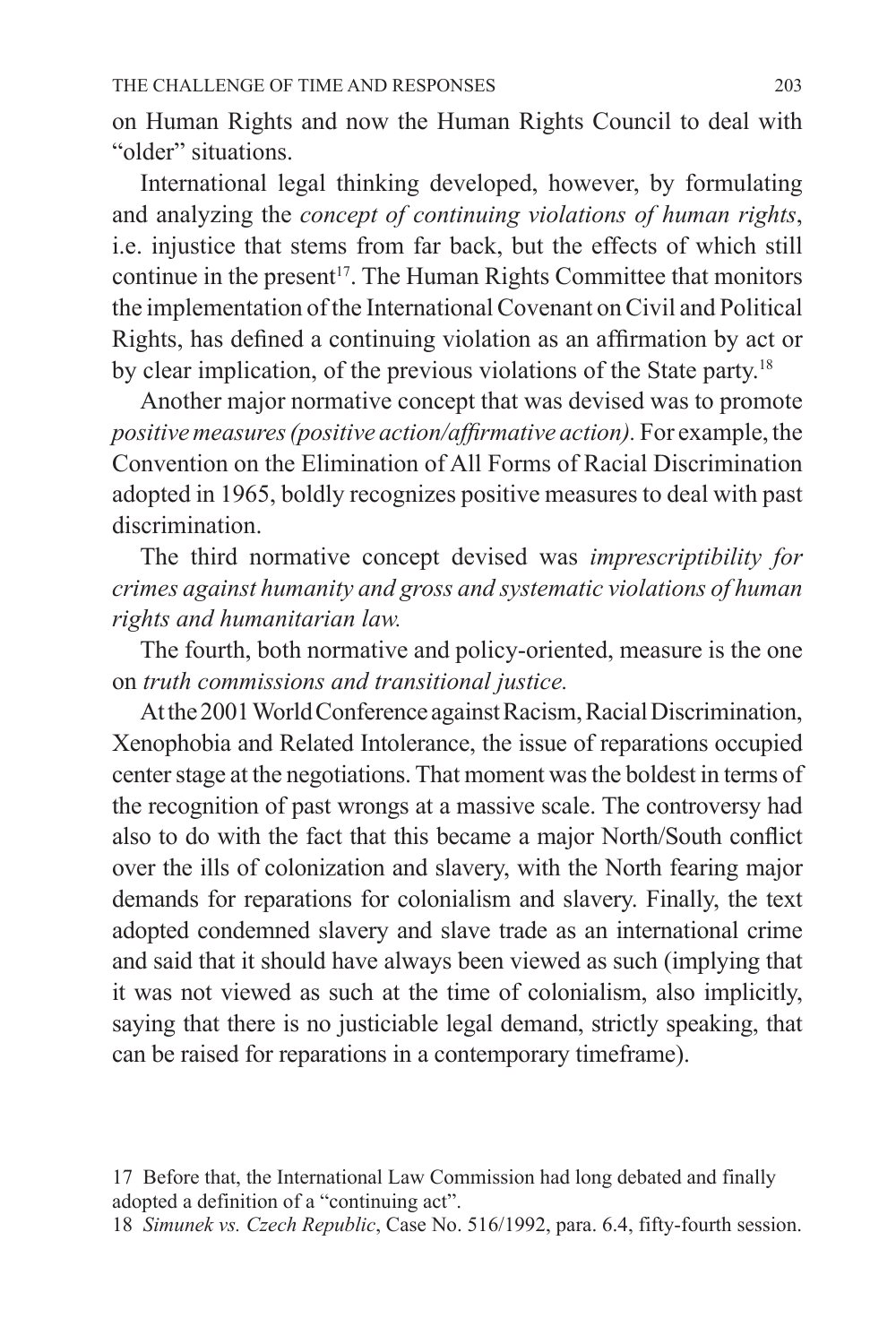The declaration at the World Conference made a pronouncement both about the past and about the present. Indigenous Peoples figured prominently in these texts.

The World Conference also addressed cultural rights eloquently, recommending policies on Indigenous Peoples, minorities, Afro descendants, migrants and Roma/Sinti/Travelers,<sup>19</sup> in other words, groups that had suffered profoundly from racial discrimination, colonialism and slavery in the past.

Today considerable attention is being paid by the UN human rights system to righting the wrongs of the past, and certainly the increasing discussions at the UN Human Rights Council on impunity, transitional justice and truth and reconciliation commissions bear witness to this. The most recent action of the Human Rights Council is the establishment in 2011 of the Special Rapporteur on the promotion of truth, justice, reparation and guarantees of non-recurrence.<sup>20</sup>

A perusal of the website of OHCHR devoted to the Special Rapporteur contains a list of 22 "core international instruments relevant to the mandate", and this demonstrates the solid normative framework that surrounds truth, justice and reconciliation processes from the point of view of human rights.

# **The international Indigenous Peoples movement and its interface with the UN: what results for past and present injustices?**

How did the international Indigenous Peoples' movement's interface with the UN bring into relief the historical injustices that Indigenous Peoples sustained and what can this interface signify for truth, justice and reconciliation processes?

Stories of political and cultural resistance of Indigenous Peoples to colonialism, domination and exploitation abound, but these did not find resonance at the international level for a long time. In the post-World War II era, questions of ethnicity and minorities were viewed with suspicion.

<sup>19</sup> See detailed account of the conference outcome in Chapter I.C above; the full text of the outcome appears in UN doc. A/CONF.189/12. 20 Human Rights Council resolution 18/7.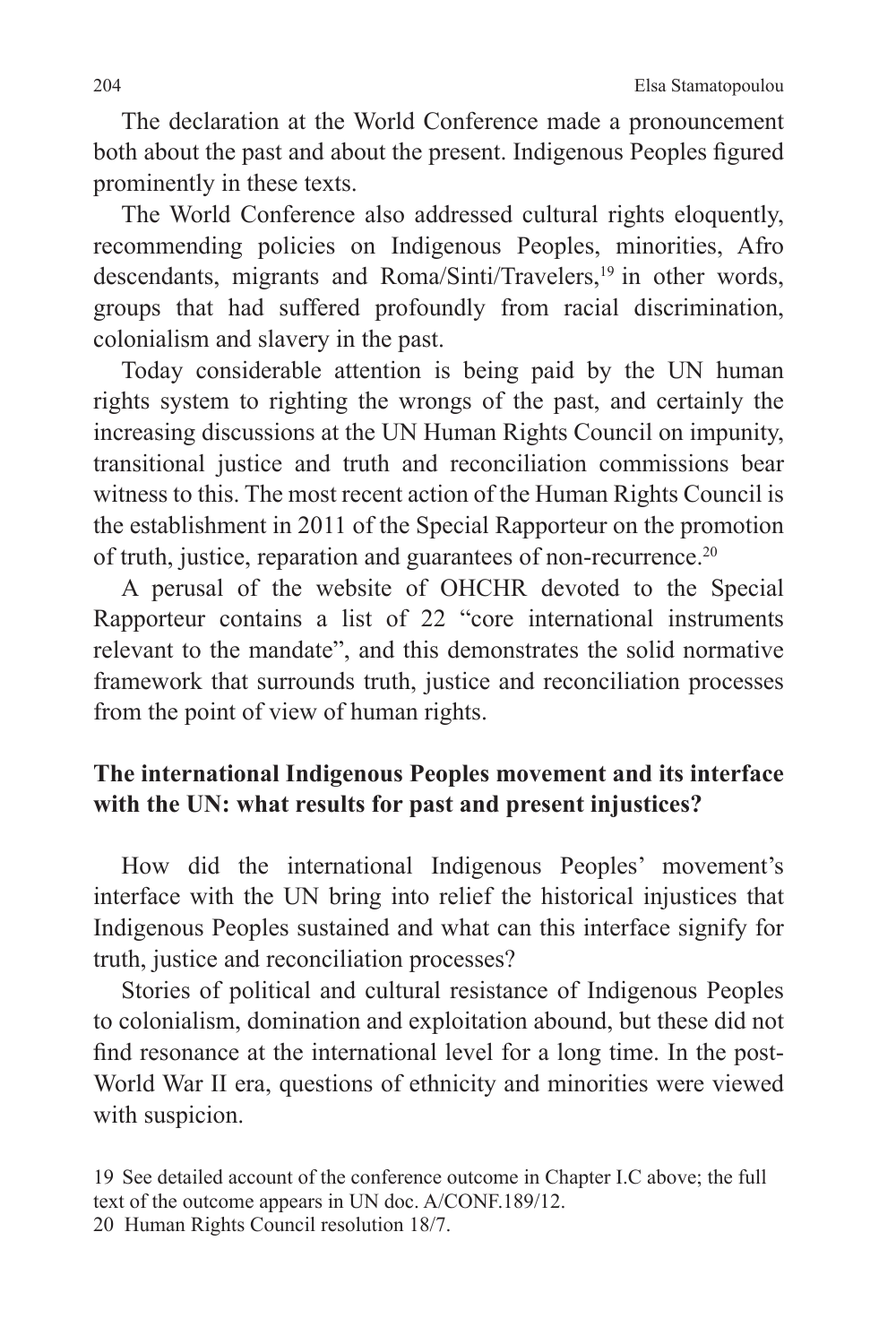States changed their stand *vis-a-vis* Indigenous Peoples over the years. In the 1970s, when the issue of gross violations of human rights was brought up in the human rights bodies, States viewed this issue mostly as a humanitarian one, one of "kindness," so to speak, to disappearing civilizations, in the process of assimilation. Anti-colonial values were predominant in the era of decolonization, the 1950s and 1960s, therefore this international ethic, in a certain sense, fed the guilt of States, of colonial States and their successors. One could, therefore, see some permissiveness on the part of governments in UN processes. States allowed the birth of exceptional, unprecedented and extensive participatory procedures for Indigenous Peoples—which, in turn, increased the numbers of Indigenous representatives at the UN as well as their overall political impact.

The adoption of UNDRIP in 2007 can be seen as a way that States and Indigenous Peoples try to mend the hurt of the past and seek constructive solutions for the future. In this context, it is "still ongoing work and the UN Declaration calls on us to work together." 21

The three main pillars of the Declaration should be integrated in truth, justice and reconciliation (TJR) processes regarding indigenous Peoples. Those 3 pillars are a) the right to self-determination, b) the right to lands, territories and resources and c) cultural rights. What do these pillars mean for truth, justice and reconciliation processes? As other articles in this collection discuss each of the three in detail, I will only outline their significance in brief:

- a. The right to self-determination: In terms of TJR processes this means that Indigenous Peoples will have to have ownership and be full partners around the table, with their own representatives, that any measures taken should be meaningful to Indigenous Peoples themselves, and should respect Indigenous Peoples' right to self-determination.
- b. Indigenous Peoples' cultural rights, including language, custom, traditional knowledge and traditional legal systems: in TJR processes, cultural rights of Indigenous

21 As stated by International Chief Wilton Littlechild during the Expert Seminar on Access to Justice for Indigenous Peoples, including Truth and Reconciliation Processes, Columbia University, New York, New York, 27 February to 1 March 2013.